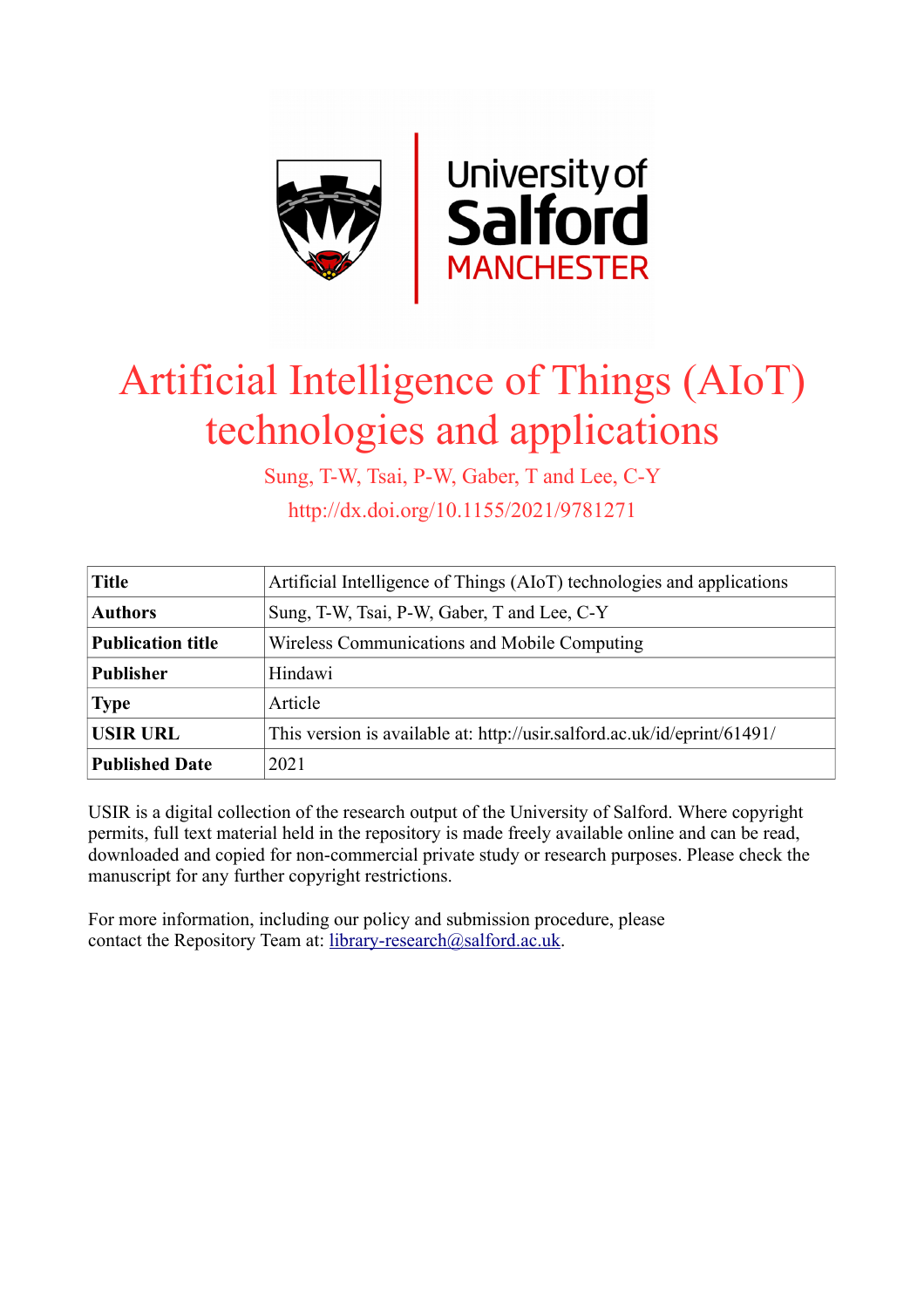## Editorial Artificial Intelligence of Things (AIoT) Technologies and Applications

## $\text{Tien-Wen Sung}\textcircled{\tiny{\textcircled{\tiny{R}}}}^1$  Pei-Wei Tsai $\textcircled{\tiny{\textcircled{\tiny{R}}}}^2$  Tarek Gaber  $\textcircled{\tiny{\textcircled{\tiny{R}}}}^3$  and Chao-Yang Lee  $\textcircled{\tiny{\textcircled{\tiny{R}}}}^4$

<sup>1</sup> Fujian Provincial Key Laboratory of Big Data Mining and Applications, Fujian University of Technology, Fuzhou, China <sup>2</sup>Department of Computer Science and Software Engineering, Swinburne University of Technology, Hawthorn, Australia <sup>3</sup>School of Science, Engineering & Environment, University of Salford, Manchester, UK 4 Department of Aeronautical Engineering, National Formosa University, Yunlin, Taiwan

Correspondence should be addressed to Tien-Wen Sung; tienwen.sung@gmail.com

Received 19 July 2021; Accepted 19 July 2021; Published 11 August 2021

Copyright © 2021 Tien-Wen Sung et al. This is an open access article distributed under the [Creative Commons Attribution License,](https://creativecommons.org/licenses/by/4.0/) which permits unrestricted use, distribution, and reproduction in any medium, provided the original work is properly cited.

AIoT (Artificial Intelligence of Things) is a relatively new term that has recently become a hot topic that combines two of the hottest acronyms, AI (Artificial Intelligence) and IoT (Internet of Things). IoT consists of interconnected things with built-in sensors and has the potential to generate or collect a vast amount of data. Individual IoT systems can be integrated into a large-scale system for various modern applications. With that comes a lot of collected or real-time data, an intelligent and efficient data processing is essential to make effective use of the information generated from these data. The data can be analyzed and utilized with AI for problem-solving or decision-making. Without AI, IoT would have limited value. AI can multiply the value of IoT; conversely, IoT can promote the learning and intelligence of AI. However, there are many challenges while deploying AIoT in practice. For instance, machine learning is one of the key technologies to be utilized in AIoT systems. Besides, there are many other issues such as complexity, efficiency, scalability, accuracy, and robustness related to the increasing modern AIoT systems and applications.

This Special Issue is aimed at publishing original and innovative research works that focus on challenging issues in the field of AIoT technology and applications. After the review process for evaluating all submitted manuscripts, there are nine papers accepted for publication in this special issue.

The paper titled "Semantic Integration of Sensor Knowledge on Artificial Internet of Things" by Y. Huang et al. describes the problem of data meaning matching in cooperations among heterogeneous sensor-based AIoT systems. The authors propose an ontology-based approach to deal with the semantic meaning matching problem and propose a compact Particle Swarm Optimization (cPSO) algorithm to improve the quality of ontology alignment in different sensor ontologies. The experiment results indicate that the proposed approach statistically outperforms other state-of-the-art sensor ontology matching techniques.

The paper titled "Quasiconformal Mapping Kernel Machine Learning-Based Intelligent Hyperspectral Data Classification for Internet Information Retrieval" by J. Liu and Y. Qiao focuses on the proposed intelligent data classification algorithm based on machine learning. The approach of quasiconformal kernel mapping learning with Mahalanobis distance kernel functions is presented with a clear framework. The algorithm can be utilized for Internet-based hyperspectral data retrieval, which is important for many AIoT applications such as image and video-based ones. In the experiments, it achieves advantages on large training sample construction and is effective to image data classification.

The paper titled "Flower End-to-End Detection Based on YOLOv4 Using a Mobile Device" by Z. Cheng and F. Zhang proposes a flower detection approach for smart garden applications. The method of anchor-based end-to-end deep convolutional neural network with YOLO is presented. With the designed architecture of the flower detection system, the proposed method performs an improved detection speed while the accuracy is similar to that of the other methods.

The paper titled "A Node Location Method in Wireless Sensor Networks Based on a Hybrid Optimization Algorithm"